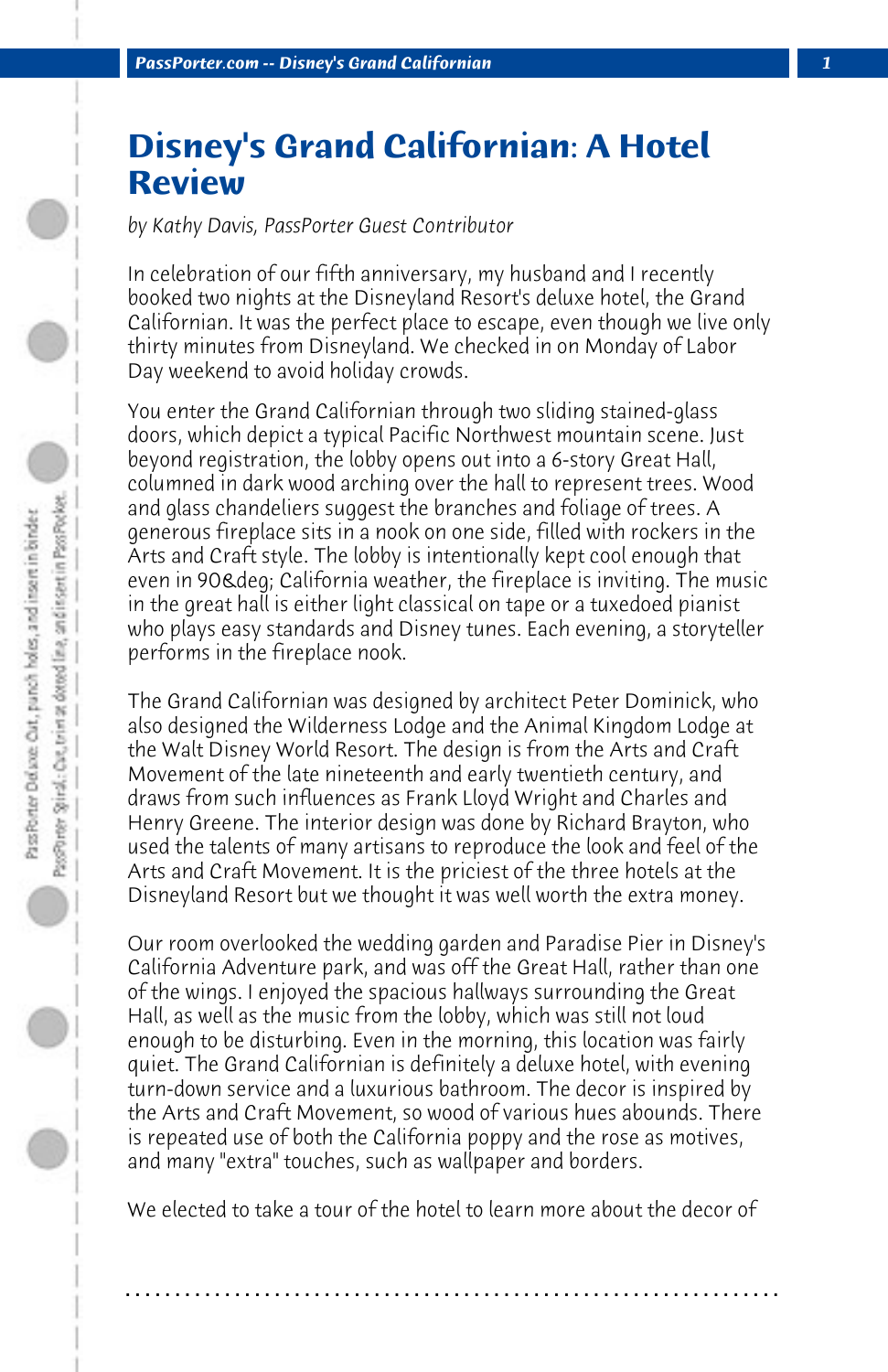the Arts and Craft Movement, which was advertised on a daily calendar, left by the turn-down service. This tour is appropriate for teens and adults. Maria, from Guest Relations, escorted us through the lobby, the Hearthstone Lounge, the pool area, the Storytellers Cafe and the Napa Rose Restaurant. Many of the details included in this review were obtained on the tour. We were also fortunate that one of the four suites was unoccupied, and was included in the tour. Each suite is different; "ours" was decorated in Frank Lloyd Wright's Prairie Style (my favorite in the Arts and Craft Movement), and overlooked a vast portion of California Adventure, including Condor Flats, Grizzly River Rapids and even Hollywood Backlots in the distance. Oh, to be rich or famous!

The Grand Californian has two table-service restaurants: the casual Storyteller Cafe, which features character dining, and the Zagat-rated #1 Napa Rose. The Storyteller Cafe is buffet-style for breakfast and á la carte for lunch and dinner. We ate breakfast there, and were joined by Koda and Kenai from Brother Bear. The food was adequate, with a large offering in the buffet. Murals decorate the walls, depicting six classic California tales, such as the legends of Zorro, The Island of the Blue Dolphins and "The Celebrated Jumping Frog of Calaveras County." Theming is especially intricate here, as images from the murals are repeated in the design of the chairs, the carpeting and the wall borders. Our other breakfast was room service on our balcony, just as the sun came up over the roof of the hotel; it was romantic, and the food was excellent.

The Napa Rose Restaurant is the only part of the property with a different interior designer: Marty Dorf, who designed lounges on the Disney Cruise ships as well as the California Grill at the Contemporary Resort. The Napa Rose is aptly named on two counts, the interior design is inspired by Charles Rennie Mackintosh's "Mackintosh Rose," from a Scottish branch of the Arts and Craft Movement and the food is inspired by California's Napa Valley wine country. There is an extensive wine list, and all wait staff are trained sommeliers (wine experts for restaurants), so you can depend on their expertise to choose an appropriate wine for you. There is no restaurant in California with more sommeliers on staff. For a unique dining experience, reserve one of the Vintner's Tables, where a five-course meal will be designed personally by the chef for your party.

Naturally, the landscaping and the pool reflect careful theming. Three gates, each different and designed by California artisans, lead to the pool area. Trees are abundant in the pool area, and the slide in the Redwood Pool is a Disney Redwood tree. There are three pools, including a small wading pool for the youngest guests, though the pool area was smaller than I had expected from a deluxe resort. There is also

**. . . . . . . . . . . . . . . . . . . . . . . . . . . . . . . . . . . . . . . . . . . . . . . . . . . . . . . . . . . . . . . . . .**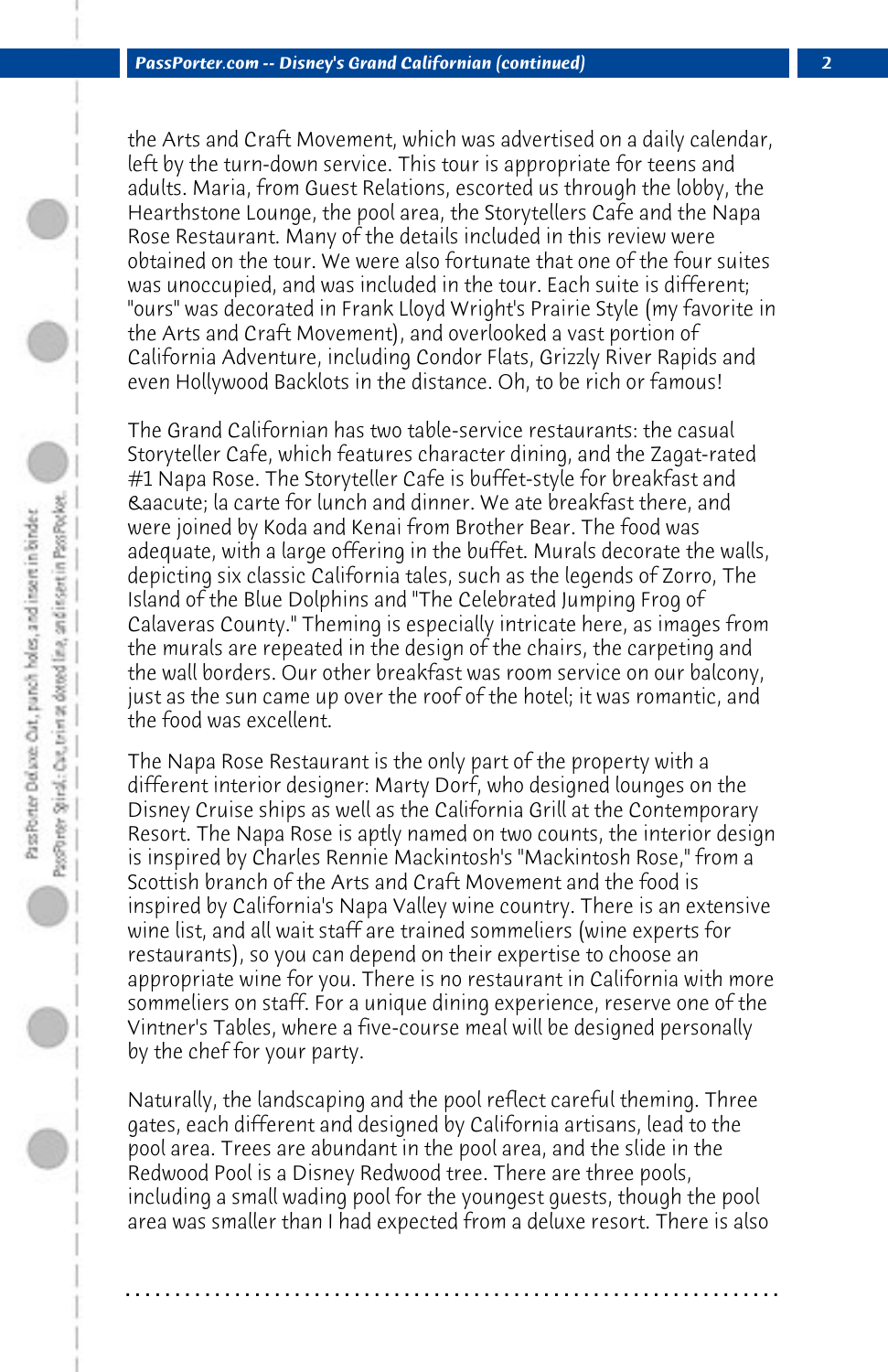a quick-service cafe, where we ordered lunch after swimming. We ate in our lounge chairs, in the shade by the pools, and enjoyed one of the most relaxing experiences of the trip.

Trees are in fact abundant all over the hotel property, as suits a hotel whose design strives to bring the beauty of the Redwood forest to southern California. Many of the trees are varieties of redwood which were chosen for their ability to survive the local climate. Both indoors and out, there is an abundance of green and brown, making an amazingly natural setting in the middle of Orange County.

Guests at the Grand Californian have a private entrance into California Adventure, right across from Grizzly River Rapids. This was one of the most satisfying parts of the vacation for us. We rode Grizzly River Rapids twice in succession, got completely soaked, and zipped back to our room for dry clothes and shoes! Having the special entrance made you feel like a VIP sneaking in through a secret door.

We had two minor complaints during our stay at the Grand Californian. The Monorail was closed for refurbishment, but the in-room Guest Book still encouraged guests to use their resort ID to enter Disneyland Park via the Monorail. It would have been simple to have housekeeping leave a note in each room which updated the Guest Book, and would have saved us a long walk when we were tired! We also received inaccurate information from one Guest Relations person, regarding meal times at [the Storyteller Cafe. That error worked in our favor, but w](http://www.passporter.com/articles/disneys-grand-californian-hotel.php)e still expect Disney's service to be beyond reproach.

For anyone more interested in the architects and designers of the Arts and Craft Movement, Wikipedia has a surprisingly good discussion of the Movement, as well as articles on the architects and designers mentioned.

*About The Author: Kathy Davis is the executive director for a non-profit youth orchestra in southern California. She and her husband have been to Disneyland hundreds of times, and they are currently planning their very first trip to Walt Disney World.*

*Article last updated: 10/5/2006*

*View the latest version online at: http://www.passporter.com/articles/disneys-grand-californian-hotel.html*

*Copyright by Kathy Davis. All rights reserved under International and Pan-American Copyright Conventions. No part of this publication may be stored in a retrieval system or transmitted in*

**. . . . . . . . . . . . . . . . . . . . . . . . . . . . . . . . . . . . . . . . . . . . . . . . . . . . . . . . . . . . . . . . . .**